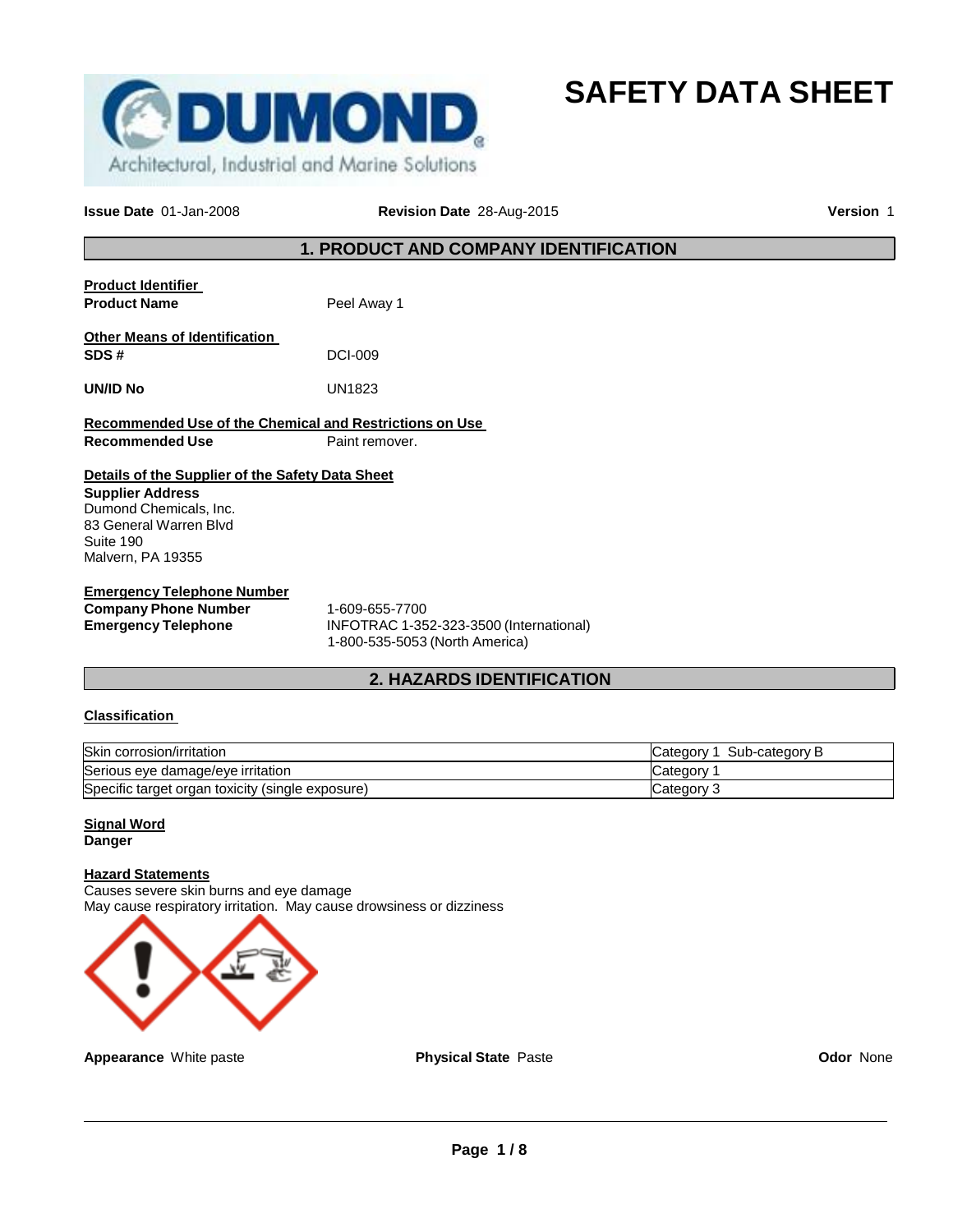## **Precautionary Statements - Prevention**

Do not breathe dust/fume/gas/mist/vapors/spray Wash face, hands and any exposed skin thoroughly after handling Wear protective gloves/protective clothing/eye protection/face protection Use only outdoors or in a well-ventilated area

## **Precautionary Statements - Response**

Immediately call a POISON CENTER or doctor/physician IF IN EYES: Rinse cautiously with water for several minutes. Remove contact lenses, if present and easy to do. Continue rinsing Immediately call a POISON CENTER or doctor/physician IF ON SKIN (or hair): Remove/Take off immediately all contaminated clothing. Rinse skin with water/shower Wash contaminated clothing before reuse IF INHALED: Remove victim to fresh air and keep at rest in a position comfortable for breathing Immediately call a POISON CENTER or doctor/physician Call a POISON CENTER or doctor/physician if you feel unwell IF SWALLOWED: Rinse mouth. DO NOT induce vomiting

## **Precautionary Statements - Storage**

Store locked up Store in a well-ventilated place. Keep container tightly closed

## **Precautionary Statements - Disposal**

Dispose of contents/container to an approved waste disposal plant

## **3. COMPOSITION/INFORMATION ON INGREDIENTS**

#### **Chemical Family Alkaline.**

| <b>Chemical Name</b> | <b>CAS No</b> | Weight-% |
|----------------------|---------------|----------|
| Calcium hvdroxide    | 1305-62-0     |          |
| Magnesium hydroxide  | 1309-42-8     | 16       |
| Sodium hydroxide     | 1310-73-2     |          |

## **4. FIRST AID MEASURES**

| <b>First Aid Measures</b> |                                                                                                                                                                                                                                                                                                                                         |
|---------------------------|-----------------------------------------------------------------------------------------------------------------------------------------------------------------------------------------------------------------------------------------------------------------------------------------------------------------------------------------|
| <b>Inhalation</b>         | Remove to fresh air. Immediate medical attention is required.                                                                                                                                                                                                                                                                           |
| <b>Eve Contact</b>        | Immediately flush with plenty of water. After initial flushing, remove any contact lenses and<br>continue flushing for at least 15 minutes. Call a physician immediately.                                                                                                                                                               |
| <b>Ingestion</b>          | If conscious, give water or milk. Do NOT induce vomiting. Get medical attention if<br>necessary.                                                                                                                                                                                                                                        |
| <b>Skin Contact</b>       | Wash off immediately with plenty of water for at least 15 minutes. Remove contaminated<br>clothing and shoes. Get medical attention if irritation occurs.                                                                                                                                                                               |
|                           | Most Important Symptoms and Effects, both Acute and Delayed                                                                                                                                                                                                                                                                             |
| <b>Symptoms</b>           | May cause dermatitis or irritation in some individuals upon prolonged contact. May cause<br>severe chemical burns with reddening and pain. Causes eye irritation. Causes skin<br>irritation. May cause irritation to the mucous membranes and upper respiratory tract.<br>Ingestion may cause severe burns to mouth, throat or stomach. |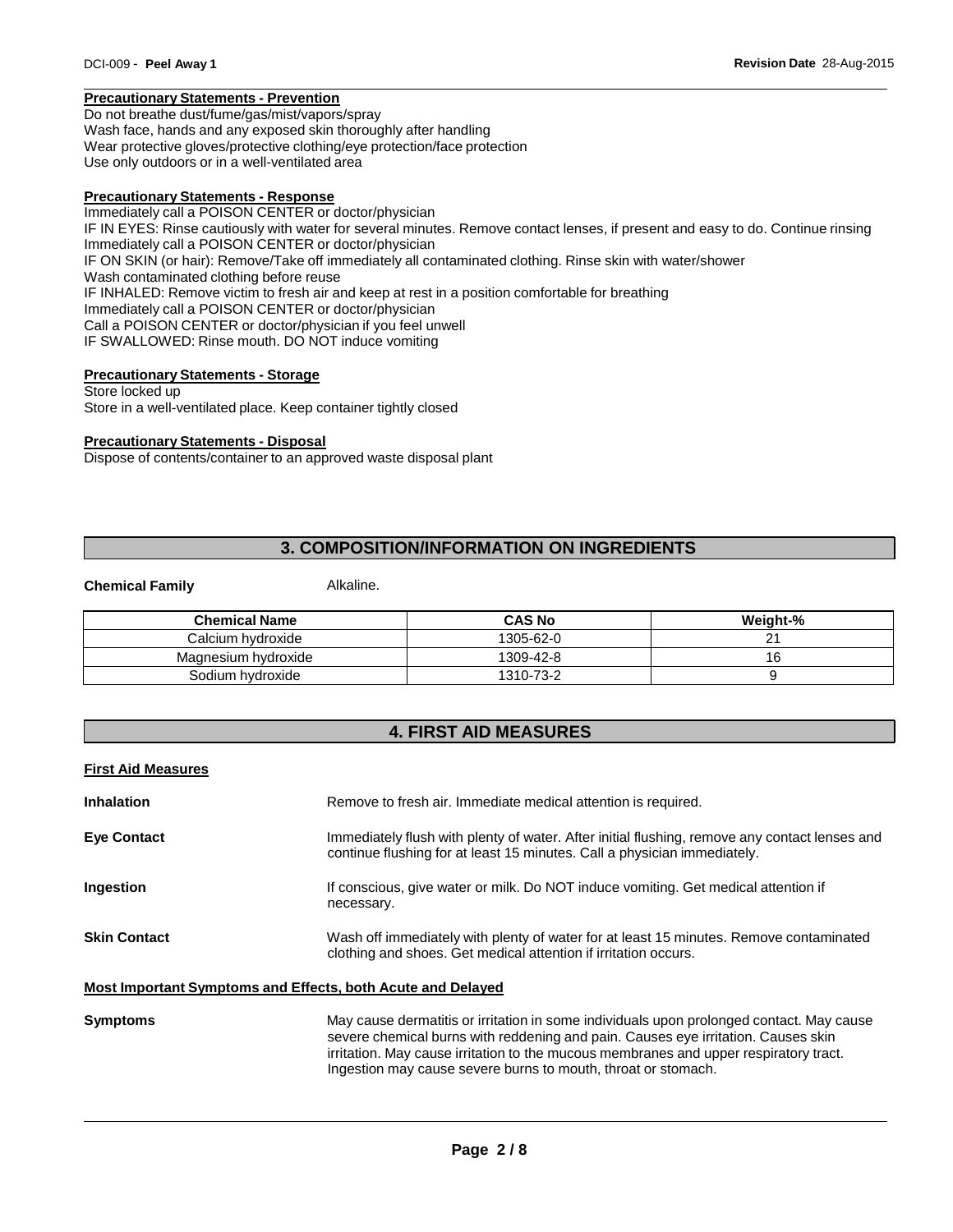## **Indication of any Immediate Medical Attention and Special Treatment Needed**

**Note to Physicians** Treat symptomatically. Individuals with chronic respiratory or skin diseases may be at risk from exposure.

## **5. FIRE-FIGHTING MEASURES**

## **Suitable Extinguishing Media**

Use extinguishing measures that are appropriate to local circumstances and the surrounding environment.

**Unsuitable Extinguishing Media** Not determined.

## **Specific Hazards Arising from the Chemical**

At elevated temperatures, containers may rupture. Contents are corrosive and all personal contact must be avoided.

## **Protective Equipment and Precautions for Firefighters**

As in any fire, wear self-contained breathing apparatus pressure-demand, MSHA/NIOSH (approved or equivalent) and full protective gear. Cool containers with flooding quantities of water until well after fire is out.

## **6. ACCIDENTAL RELEASE MEASURES**

|                                                                     | <b>Personal Precautions, Protective Equipment and Emergency Procedures</b>                                                                                                                                                        |  |
|---------------------------------------------------------------------|-----------------------------------------------------------------------------------------------------------------------------------------------------------------------------------------------------------------------------------|--|
| <b>Personal Precautions</b>                                         | Use personal protective equipment as required.                                                                                                                                                                                    |  |
| <b>Environmental Precautions</b>                                    | Do not allow into any sewer, on the ground or into any body of water.                                                                                                                                                             |  |
| Methods and Material for Containment and Cleaning Up                |                                                                                                                                                                                                                                   |  |
| <b>Methods for Containment</b>                                      | Prevent further leakage or spillage if safe to do so.                                                                                                                                                                             |  |
| <b>Methods for Cleaning Up</b>                                      | Keep in suitable, closed containers for disposal. Wash spill area with plenty of water. Spills<br>and releases may have to be reported to Federal and/or local authorities. See section 15.                                       |  |
|                                                                     | 7. HANDLING AND STORAGE                                                                                                                                                                                                           |  |
| <b>Precautions for Safe Handling</b>                                |                                                                                                                                                                                                                                   |  |
| <b>Advice on Safe Handling</b>                                      | Handle in accordance with good industrial hygiene and safety practice. Wash face, hands,<br>and any exposed skin thoroughly after handling. Do not breathe<br>dust/fume/gas/mist/vapors/spray. Use only in well-ventilated areas. |  |
| <b>Conditions for Safe Storage, Including any Incompatibilities</b> |                                                                                                                                                                                                                                   |  |
| <b>Storage Conditions</b>                                           | Store in a cool, well ventilated area away from acids and other incompatible substances.<br>Store locked up.                                                                                                                      |  |
| <b>Incompatible Materials</b>                                       | Acids. Organic halogen compounds. Nitromethane. Flammable liquid. Metals such as<br>aluminum, tin, and zinc.                                                                                                                      |  |
| 8. EXPOSURE CONTROLS/PERSONAL PROTECTION                            |                                                                                                                                                                                                                                   |  |

## **Exposure Guidelines**

| Chemica.<br>Name | ACGII<br>. . | ュ^ DE<br><b>OSH,</b><br>-- | <b>NIOSH IDLY</b> |
|------------------|--------------|----------------------------|-------------------|
|                  |              |                            |                   |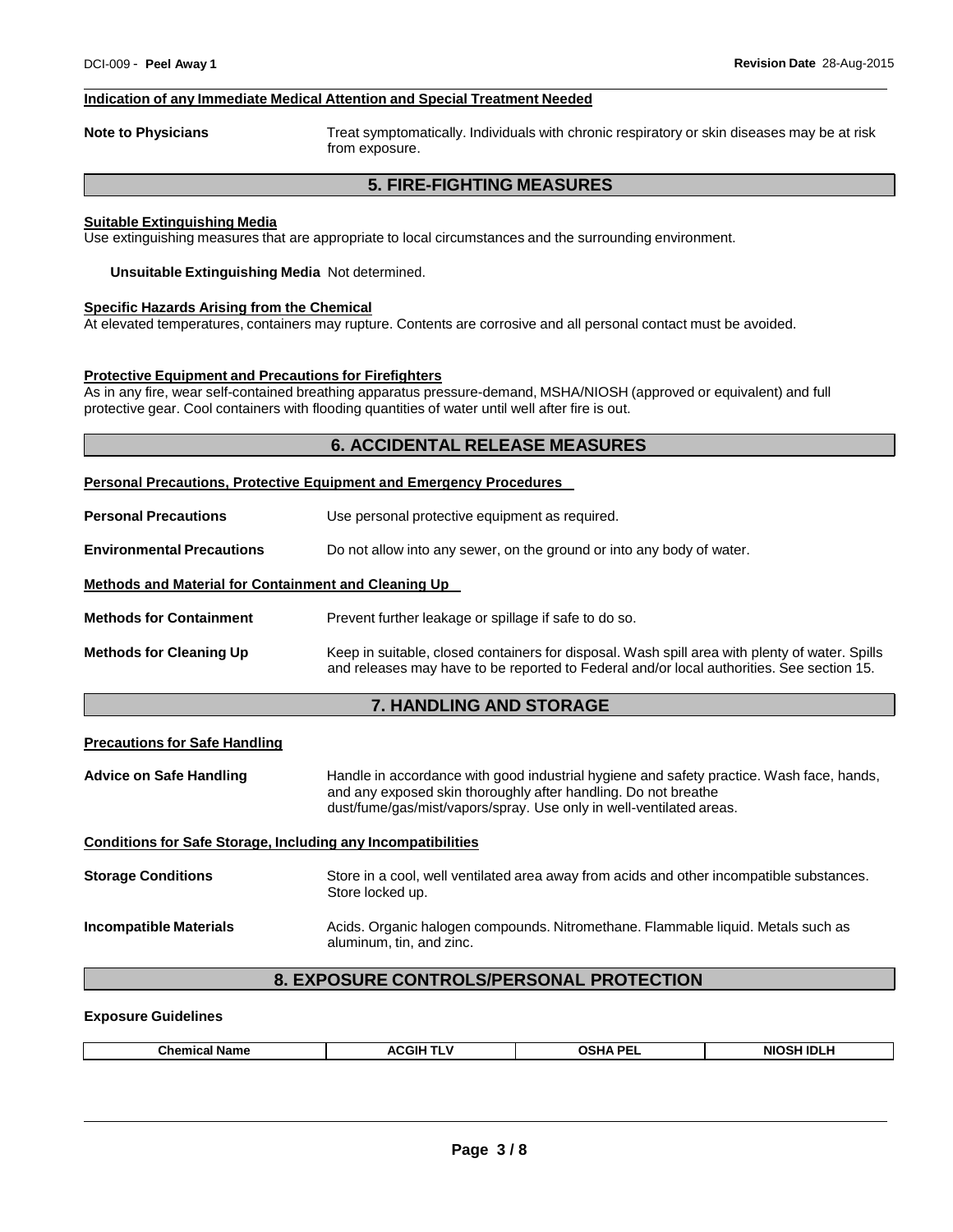| Calcium hydroxide<br>1305-62-0 | TWA: $5 \text{ mg/m}^3$      | TWA: $15 \text{ mg/m}^3$ total dust TWA: $5$<br>$mg/m3$ respirable fraction<br>(vacated) TWA: $5 \text{ mg/m}^3$ not in<br>effect as a result of<br>reconsideration | TWA: $5 \text{ mg/m}^3$     |
|--------------------------------|------------------------------|---------------------------------------------------------------------------------------------------------------------------------------------------------------------|-----------------------------|
| Sodium hydroxide               | Ceiling: 2 mg/m <sup>3</sup> | TWA: $2 \text{ mg/m}^3$                                                                                                                                             | IDLH: $10 \text{ mg/m}^3$   |
| 1310-73-2                      |                              | (vacated) Ceiling: 2 mg/m <sup>3</sup>                                                                                                                              | Ceiling: $2 \text{ mg/m}^3$ |

## **Appropriate Engineering Controls**

| <b>Engineering Controls</b>           | Apply technical measures to comply with the occupational exposure limits. Use in a<br>Well-ventilated location (eg. local exhaust ventilation, fans). Shower (On site portable shower<br>is an acceptable method). Eye Wash Station.     |
|---------------------------------------|------------------------------------------------------------------------------------------------------------------------------------------------------------------------------------------------------------------------------------------|
|                                       | Individual Protection Measures, such as Personal Protective Equipment                                                                                                                                                                    |
| <b>Eye/Face Protection</b>            | Chemical safety goggles/faceshield.                                                                                                                                                                                                      |
| <b>Skin and Body Protection</b>       | Wear suitable protective clothing. Rubber, neoprene, or other impervious gloves are<br>recommended to prevent skin contact. Selection of specific items such as face shield,<br>boots, apron, or full body suit will depend on the task. |
| <b>Respiratory Protection</b>         | Ensure adequate ventilation, especially in confined areas. For spray application, a NIOSH<br>approved dust respirator and eye protection.                                                                                                |
| <b>General Hygiene Considerations</b> | Handle in accordance with good industrial hygiene and safety practice.                                                                                                                                                                   |

# **9. PHYSICAL AND CHEMICAL PROPERTIES**

## **Information on Basic Physical and Chemical Properties**

| <b>Physical State</b><br>Appearance<br>Color                        | Paste<br>White paste<br>White            | Odor<br><b>Odor threshold</b> | None<br>Not determined |
|---------------------------------------------------------------------|------------------------------------------|-------------------------------|------------------------|
| <b>Property</b><br>рH<br><b>Melting point/freezing point</b>        | Values<br>12<br>Not determined           | Remarks • Method              |                        |
| <b>Boiling point/boiling range</b>                                  | > 100 °C / >212 °F                       |                               |                        |
| <b>Flash point</b><br><b>Evaporation rate</b>                       | None<br>Same as water                    |                               |                        |
| Flammability (solid, gas)<br><b>Flammability limits in air</b>      | Not determined                           |                               |                        |
| <b>Upper flammability limits</b>                                    | Not applicable                           |                               |                        |
| Lower flammability limit<br>Vapor pressure                          | Not applicable<br>Same as water          | @ 20 C                        |                        |
| Vapor density<br><b>Specific gravity</b>                            | Same as water<br>1.33                    |                               |                        |
| <b>Water solubility</b><br>Solubility in other solvents             | Completely soluble<br>Not determined     |                               |                        |
| <b>Partition coefficient</b>                                        | Not determined                           |                               |                        |
| <b>Autoignition temperature</b><br><b>Decomposition temperature</b> | None<br>Not determined<br>Not determined |                               |                        |
| Kinematic viscosity<br><b>Dynamic viscosity</b>                     | Not determined                           |                               |                        |
| <b>Explosive properties</b><br><b>Oxidizing Properties</b>          | Not determined<br>Not determined         |                               |                        |
| <b>Other Information</b>                                            |                                          |                               |                        |
| <b>VOC Content (%)</b>                                              | 0%                                       |                               |                        |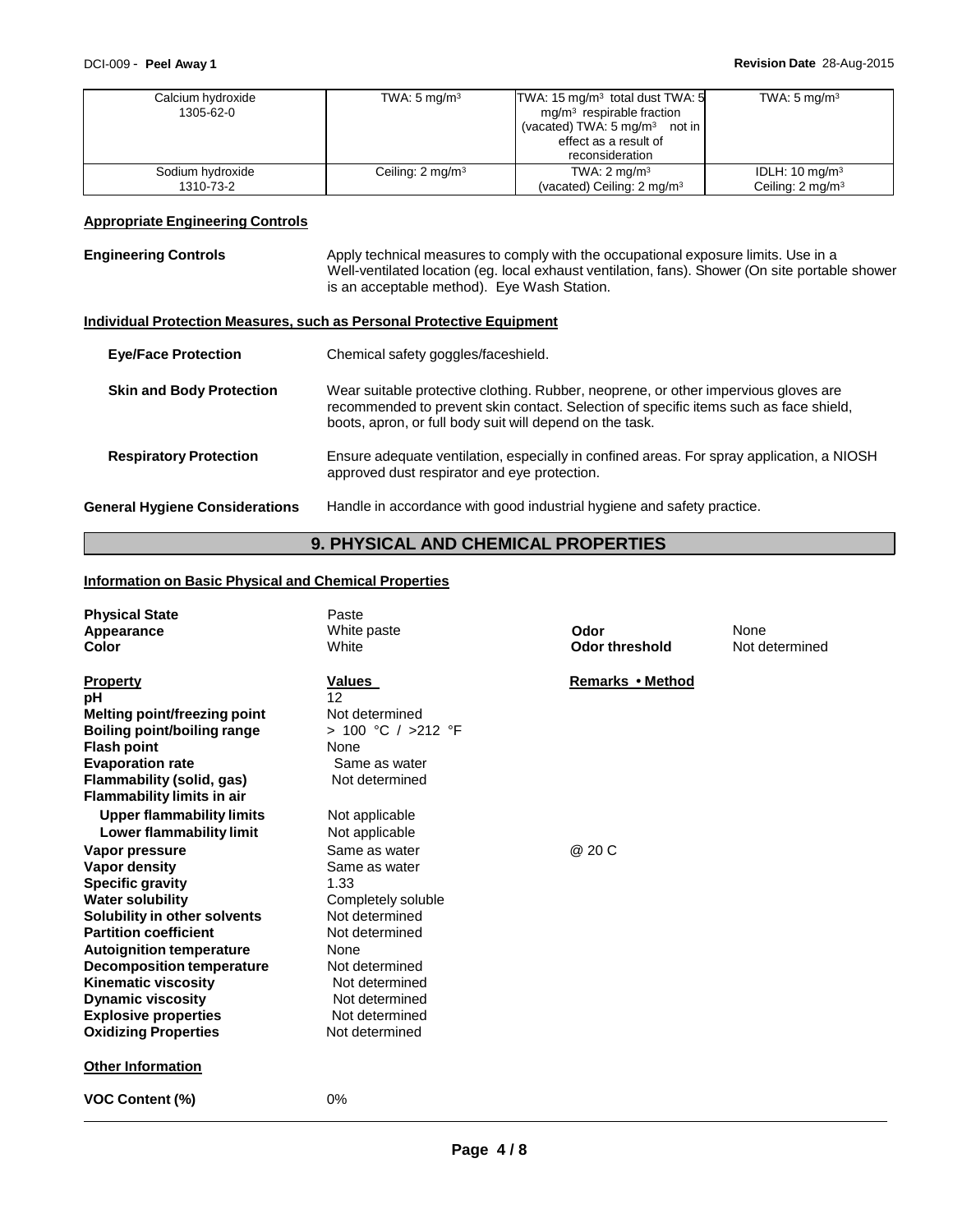## **VOC Content** 0 lbs/gal

## **10. STABILITY AND REACTIVITY**

## **Reactivity**

Not reactive under normal conditions

#### **Chemical Stability**

Stable under recommended storage conditions.

#### **Possibility of Hazardous Reactions**

None under normal processing.

#### **Conditions to Avoid**

Keep out of reach of children.

#### **Incompatible Materials**

Acids. Organic halogen compounds. Nitromethane. Flammable liquid. Metals such as aluminum, tin, and zinc.

#### **Hazardous Decomposition Products**

None known based on information supplied.

## **11. TOXICOLOGICAL INFORMATION**

## **Information on Likely Routes of Exposure**

## **Product Information**

| <b>Inhalation</b>   | Avoid breathing vapors or mists. |
|---------------------|----------------------------------|
| <b>Eye Contact</b>  | Causes severe eye damage.        |
| <b>Skin Contact</b> | Causes severe skin burns.        |
| Ingestion           | Do not taste or swallow.         |

#### **Component Information**

| <b>Chemical Name</b>             | Oral LD50            | <b>Dermal LD50</b>      | <b>Inhalation LC50</b> |
|----------------------------------|----------------------|-------------------------|------------------------|
| Water<br>7732-18-5               | $> 90$ mL/kg (Rat)   |                         |                        |
| Calcium hydroxide<br>1305-62-0   | $= 7340$ mg/kg (Rat) |                         | -                      |
| Magnesium hydroxide<br>1309-42-8 | $= 8500$ mg/kg (Rat) |                         |                        |
| Sodium hydroxide<br>1310-73-2    |                      | $= 1350$ mg/kg (Rabbit) |                        |

## **Information on Physical, Chemical and Toxicological Effects**

**Symptoms** May cause dermatitis or irritation in some individuals upon prolonged contact. May cause severe chemical burns with reddening and pain. May cause skin and eye irritation. May cause irritation to the mucous membranes and upper respiratory tract. May cause burns to mouth and gastrointestinal corrosion.

## **Delayed and Immediate Effects as well as Chronic Effects from Short and Long-term Exposure**

**Carcinogenicity** This product does not contain any carcinogens or potential carcinogens as listed by OSHA, IARC or NTP.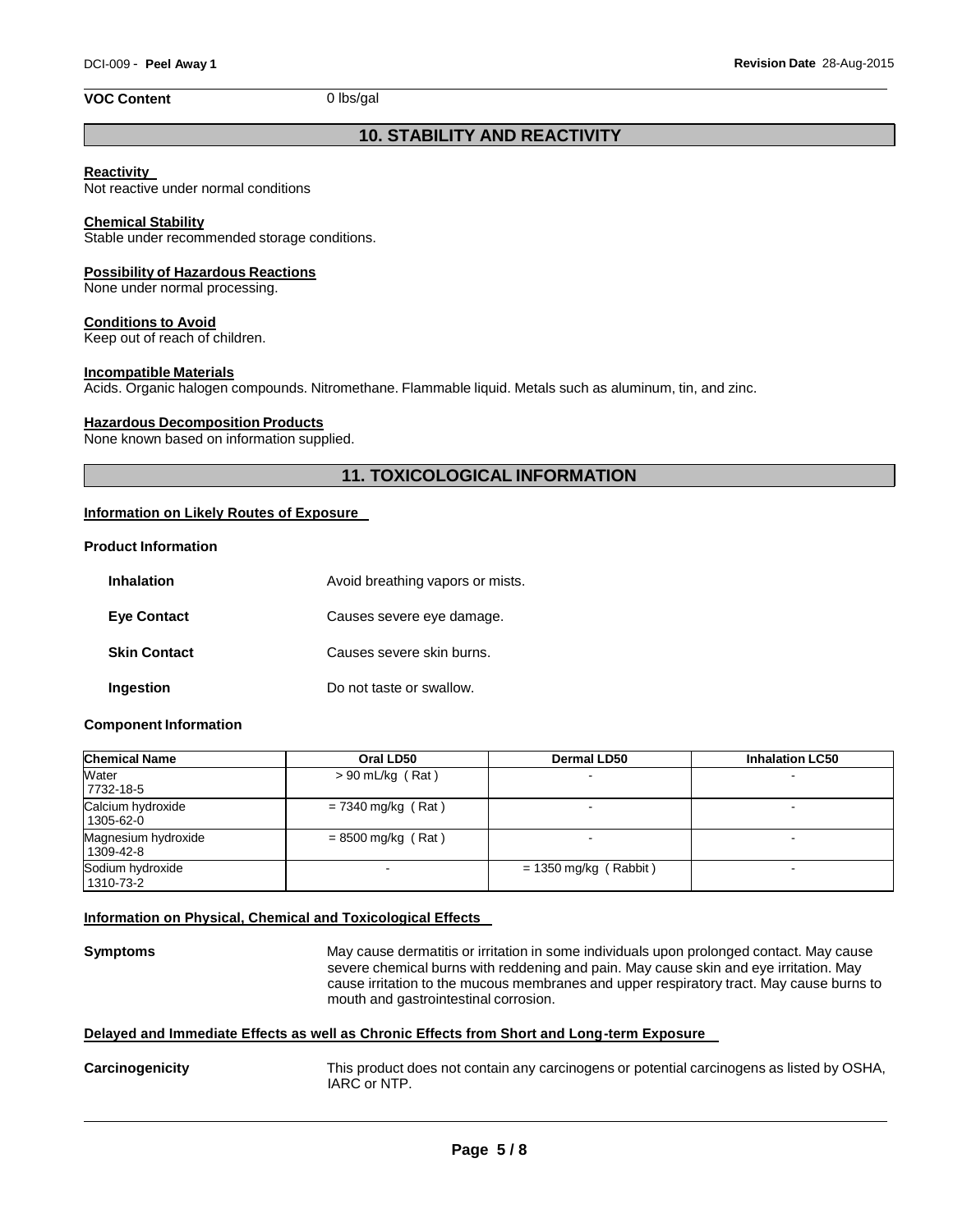**STOT - single exposure** May cause respiratory irritation. May cause drowsiness or dizziness.

| <b>Numerical Measures of Toxicity- Product</b> |  |
|------------------------------------------------|--|
| Not determined                                 |  |
| The following values are soloulated becad on a |  |

**The following values are calculated based on chapter 3.1 of the GHS document** .

**ATEmix (oral)** 21097 mg/kg **ATEmix (dermal)** 9445 mg/kg

## **12. ECOLOGICAL INFORMATION**

## **Ecotoxicity**

An environmental hazard cannot be excluded in the event of unprofessional handling or disposal

| <b>Chemical Name</b>           | Algae/aquatic plants | Fish                                               | <b>Toxicity to</b><br>microorganisms | <b>Crustacea</b> |
|--------------------------------|----------------------|----------------------------------------------------|--------------------------------------|------------------|
| Calcium hydroxide<br>1305-62-0 |                      | 160: 96 h Gambusia affinis<br>mg/L LC50 static     |                                      |                  |
| Sodium hydroxide<br>1310-73-2  |                      | 45.4: 96 h Oncorhynchus<br>mykiss mg/L LC50 static |                                      |                  |

## **Persistence and Degradability**

Not determined.

#### **Bioaccumulation**

Not determined.

## **Mobility**

Not determined.

#### **Other Adverse Effects** Not determined

## **13. DISPOSAL CONSIDERATIONS**

## **Waste Treatment Methods**

**Disposal of Wastes** Disposal should be in accordance with applicable regional, national and local laws and regulations. **Contaminated Packaging** Disposal should be in accordance with applicable regional, national and local laws and regulations.

| <b>Chemical Name</b>           | California Hazardous Waste Status |
|--------------------------------|-----------------------------------|
| Calcium hydroxide<br>1305-62-0 | Corrosive                         |
| Sodium hydroxide<br>1310-73-2  | Toxic<br>Corrosive                |

## **14. TRANSPORT INFORMATION**

**Note** Based on package size, product may be eligible for limited quantity exception

**DOT**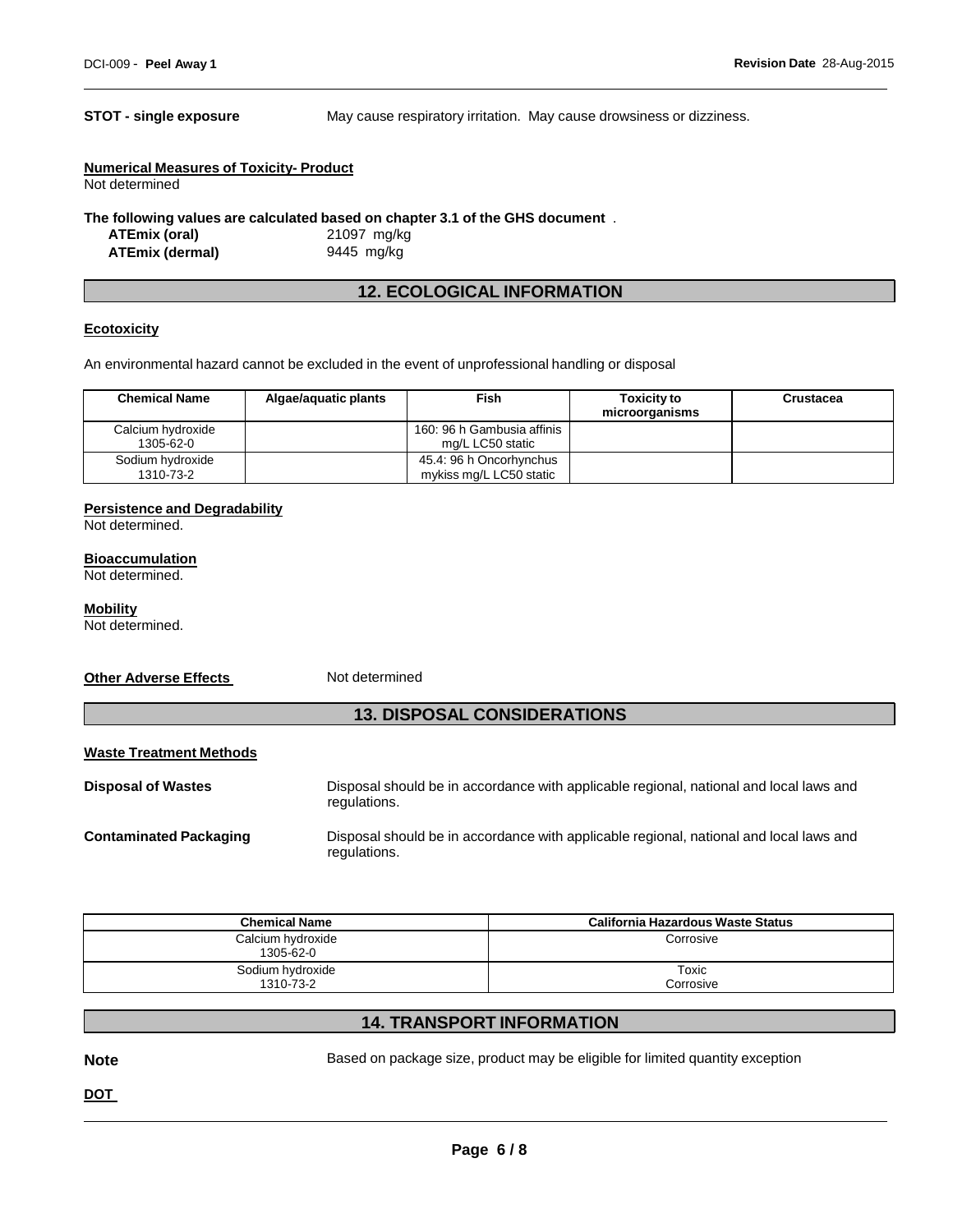| UN/ID No                    | UN1823                           |  |  |
|-----------------------------|----------------------------------|--|--|
| <b>Proper Shipping Name</b> | Sodium hydroxide, solid, mixture |  |  |
| <b>Hazard Class</b>         | 8                                |  |  |
| <b>Packing Group</b>        | Ш                                |  |  |
| IATA                        |                                  |  |  |
| UN/ID No                    | UN1823                           |  |  |
| <b>Proper Shipping Name</b> | Sodium hydroxide, solid, mixture |  |  |
| <b>Hazard Class</b>         | 8                                |  |  |
| <b>Packing Group</b>        | Ш                                |  |  |
| IMDG                        |                                  |  |  |
| UN/ID No                    | UN1823                           |  |  |
| <b>Proper Shipping Name</b> | Sodium hydroxide, solid, mixture |  |  |
| <b>Hazard Class</b>         | 8                                |  |  |
| <b>Packing Group</b>        |                                  |  |  |

## **15. REGULATORY INFORMATION**

#### **International Inventories**

#### **Legend:**

*TSCA - United States Toxic Substances Control Act Section 8(b) Inventory DSL/NDSL - Canadian Domestic Substances List/Non-Domestic Substances List EINECS/ELINCS - European Inventory of Existing Chemical Substances/European List of Notified Chemical Substances ENCS - Japan Existing and New Chemical Substances IECSC - China Inventory of Existing Chemical Substances KECL - Korean Existing and Evaluated Chemical Substances PICCS - Philippines Inventory of Chemicals and Chemical Substances*

## **US Federal Regulations**

## **SARA 311/312 Hazard Categories**

| <b>Chemical Name</b>          | <b>CWA - Reportable</b><br>Quantities | <b>CWA - Toxic Pollutants</b> | <b>CWA - Priority Pollutants</b> | <b>CWA - Hazardous</b><br><b>Substances</b> |
|-------------------------------|---------------------------------------|-------------------------------|----------------------------------|---------------------------------------------|
| Sodium hydroxide<br>1310-73-2 | 1000 lb                               |                               |                                  |                                             |
| <b>Chemical Name</b>          | <b>Hazardous Substances RQs</b>       |                               | <b>CERCLA/SARA RQ</b>            | <b>Reportable Quantity (RQ)</b>             |
| Sodium hydroxide<br>1310-73-2 | 1000 lb                               |                               |                                  | RQ 1000 lb final RQ<br>RQ 454 kg final RQ   |

## **US State Regulations**

## **U.S. State Right-to-Know Regulations**

| <b>Chemical Name</b>           | <b>New Jersey</b> | <b>Massachusetts</b> | Pennsylvania |
|--------------------------------|-------------------|----------------------|--------------|
| Calcium hydroxide<br>1305-62-0 |                   |                      |              |
| Sodium hydroxide<br>1310-73-2  |                   |                      |              |

## **U.S. EPA Label Information**